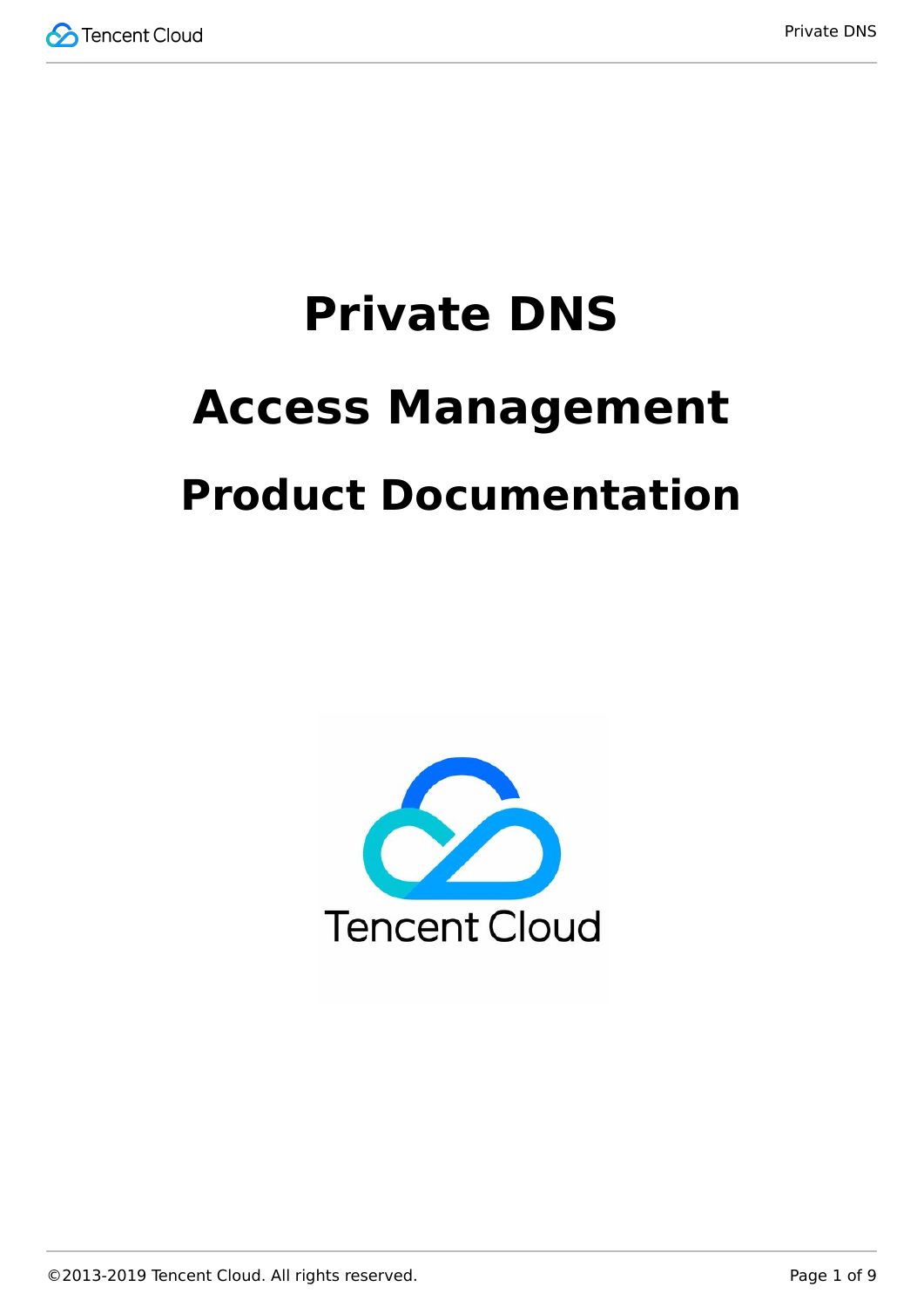#### Copyright Notice

©2013-2019 Tencent Cloud. All rights reserved.

Copyright in this document is exclusively owned by Tencent Cloud. You must not reproduce, modify, copy or distribute in any way, in whole or in part, the contents of this document without Tencent Cloud's the prior written consent.

Trademark Notice

### **C** Tencent Cloud

All trademarks associated with Tencent Cloud and its services are owned by Tencent Cloud Computing (Beijing) Company Limited and its affiliated companies. Trademarks of third parties referred to in this document are owned by their respective proprietors.

#### Service Statement

This document is intended to provide users with general information about Tencent Cloud's products and services only and does not form part of Tencent Cloud's terms and conditions. Tencent Cloud's products or services are subject to change. Specific products and services and the standards applicable to them are exclusively provided for in Tencent Cloud's applicable terms and conditions.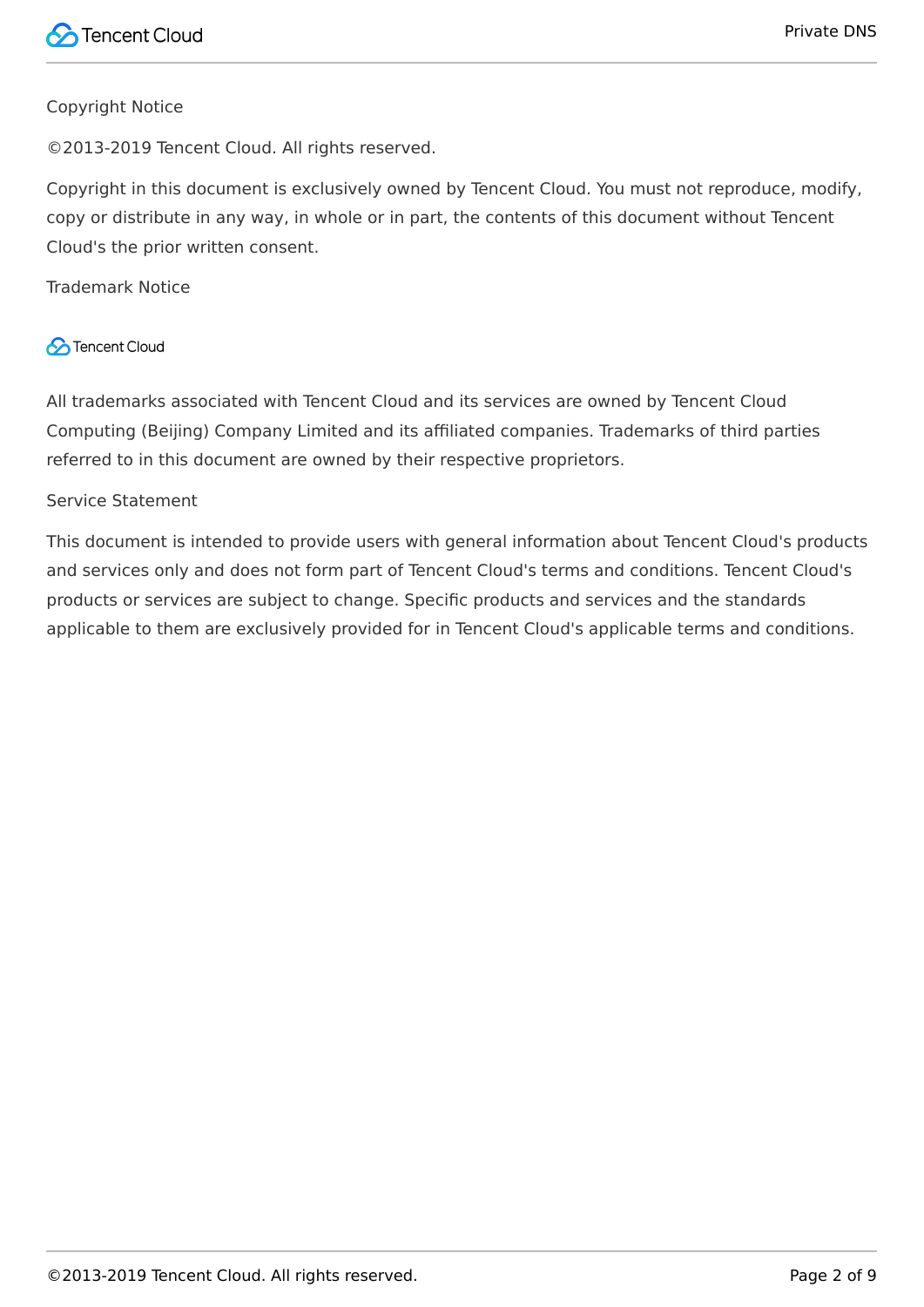

# **Contents**

[Access Management](#page-3-0)

[Access Control Overview](#page-3-1)

[Authorizable Resource Types](#page-5-0)

[Sample Access Control Policy](#page-7-0)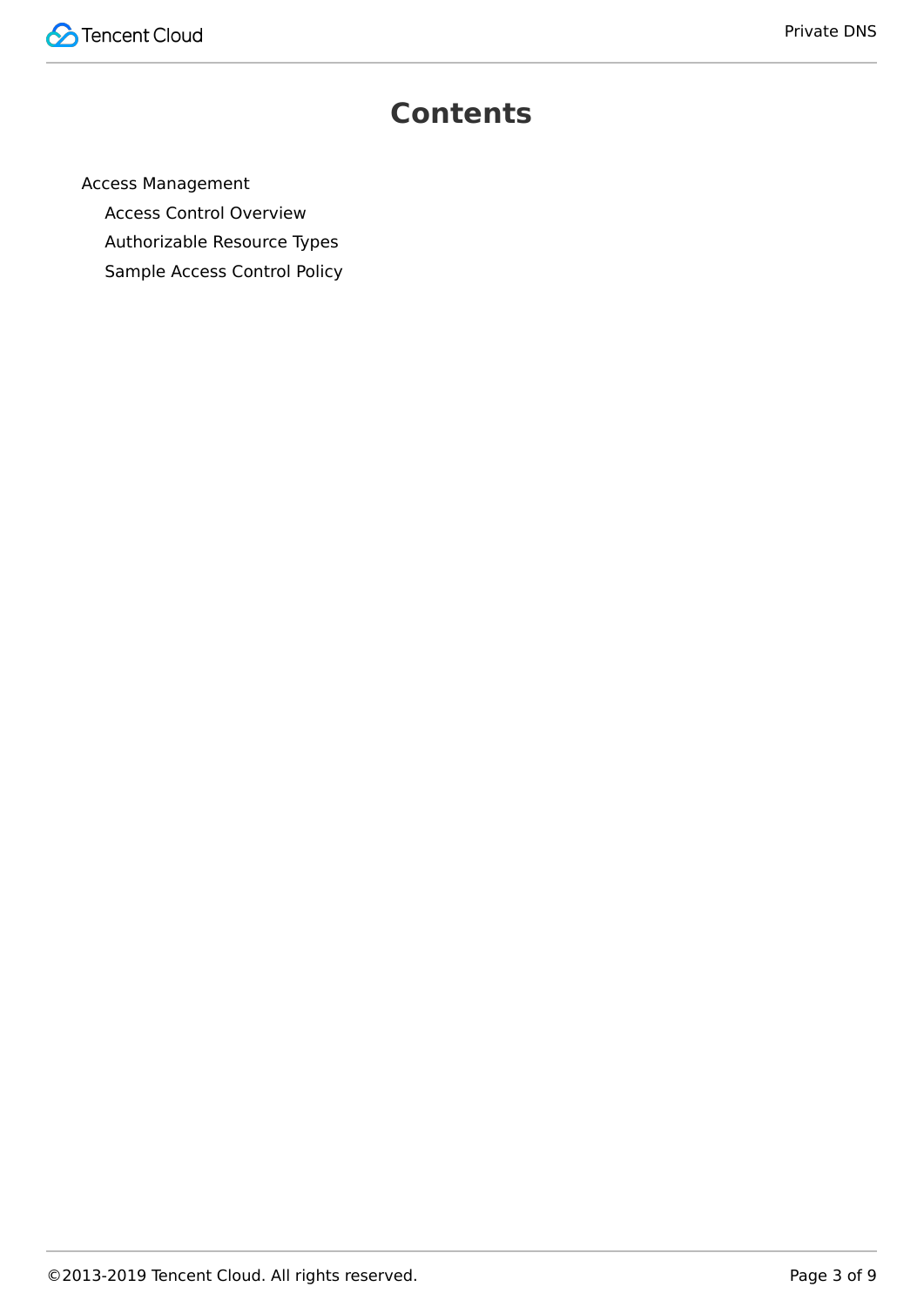# <span id="page-3-1"></span><span id="page-3-0"></span>Access Management Access Control Overview

Last updated:2022-01-28 12:11:13

[Cloud Access Management \(CAM\)](https://intl.cloud.tencent.com/document/product/598/17848) is used to manage the access permissions for the resources under Tencent Cloud accounts. With CAM, you can use the identity management and policy management features to control which Tencent Cloud resources can be accessed by which sub-accounts.

# Basic CAM Concepts

The root account authorizes sub-accounts by binding policies. The policy setting can be specific to the level of **API, Resource, User/User Group, Allow/Deny, and Condition**.

#### 1. **Account**

- **Root account**: the owner of Tencent Cloud resources and the fundamental entity for resource usage, usage calculation, and billing. It can be used to log in to Tencent Cloud services.
- **Sub-account**: an account created by the root account. It has a specific ID and identity credential that can be used to log in to the Tencent Cloud console. A root account can create multiple sub-accounts (users). **By default, a sub-account does not own any resources and must be authorized by its root account.**
- **Identity credential**: includes login credentials and access certificates. **Login credential** refers to a user's login name and password. **Access certificate** refers to Tencent Cloud API keys ( SecretId and SecretKey ).
- 2. **Resources and permissions**
	- **Resource**: an object that is operated in Tencent Cloud services, such as a CVM instance, a COS bucket, or a VPC instance.
	- **Permission**: an authorization that allows or forbids users to perform certain operations. By default, **the root account has full access to all resources under the account, while a sub-account does not have access to any resources under its root account.**
	- **Policy**: syntax rule that defines and describes one or more permissions. The **root account** performs authorization by **associating policies** with users/user groups.

For more information, please see [CAM Overview.](https://intl.cloud.tencent.com/document/product/598/10583)

### Related Documents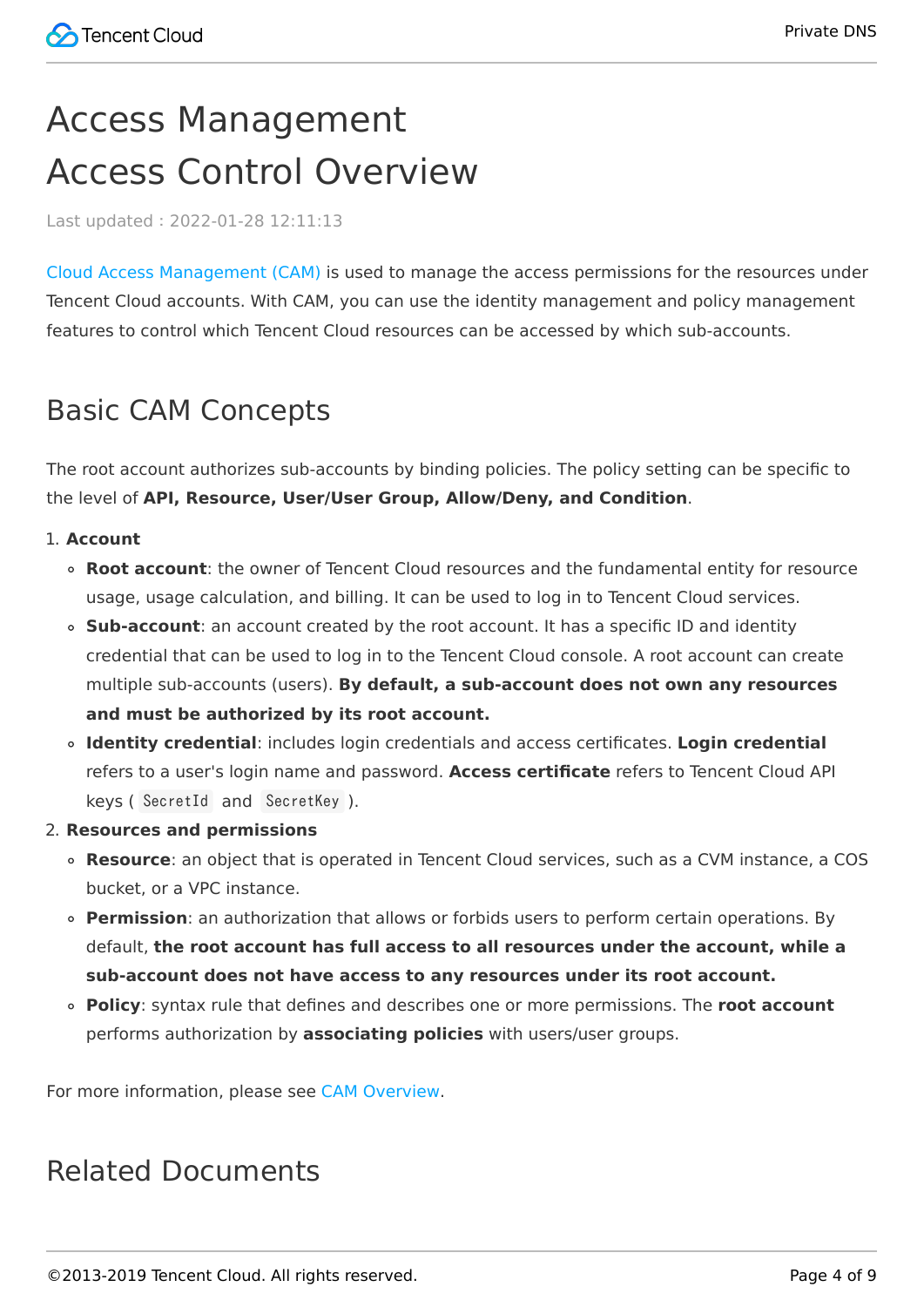| <b>Document Description</b>          | Link                        |
|--------------------------------------|-----------------------------|
| Relationship between policy and user | <b>Policy</b>               |
| Basic policy structure               | <b>Policy Syntax</b>        |
| <b>CAM-Enabled products</b>          | <b>CAM-Enabled Products</b> |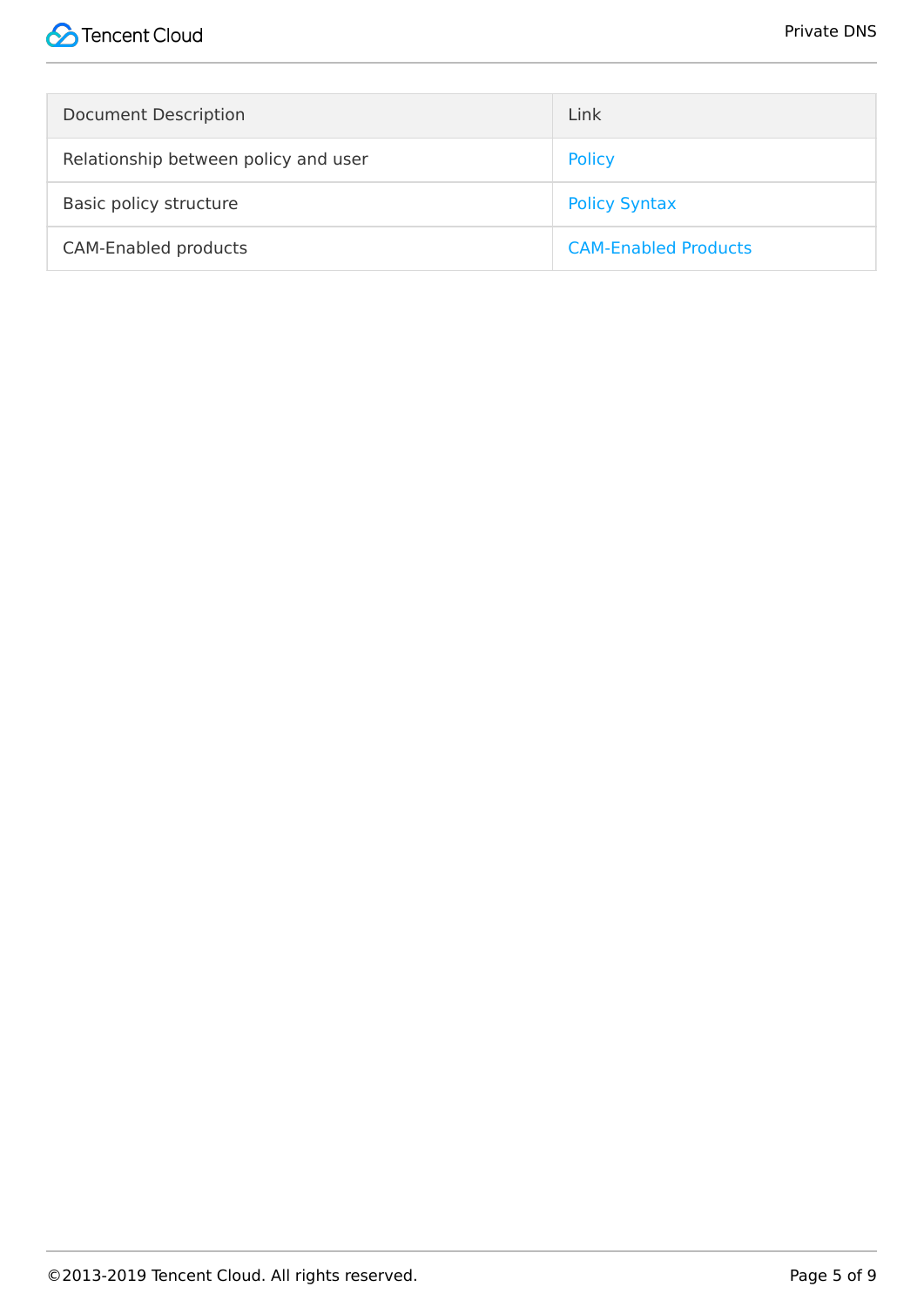# <span id="page-5-0"></span>Authorizable Resource Types

Last updated:2022-01-28 12:11:13

Resource-Level permission can be used to specify which resources a user can manipulate. Most APIs of Private DNS support resource-level authorization to allow users to operate on specific private domains.

# Private DNS Resources That Can Be Authorized in CAM

| Resource Type  | Six-Segment Resource Format                |
|----------------|--------------------------------------------|
| Private domain | gcs::privatedns::\$accountid:zone/\$zoneId |

Here:

- . \$accountid should always be the AccountId of the resource owner or left empty.
- \$zoneId should always be the ID of a specific private domain. If you want to authorize all private domains, you can enter  $*$ .

### Private DNS Operations That Can Be Authorized in CAM

| <b>API Operation</b>    | <b>API Description</b>                         | Resource Path                    |
|-------------------------|------------------------------------------------|----------------------------------|
| DescribeUserConfig      | Gets current user<br>configuration             | $\ast$                           |
| DescribeAuditLog        | Gets the list of operation<br>logs             | qcs::privatedns::zone/\${ZoneId} |
| DescribePrivateZoneList | Gets the list of private<br>domains            | qcs::privatedns::zone/\${ZoneId} |
| ModifyPrivateZoneVpc    | Modifies VPC associated<br>with private domain | qcs::privatedns::zone/\${ZoneId} |
| DeletePrivateZoneRecord | Deletes DNS record for<br>private domain       | qcs::privatedns::zone/\${ZoneId} |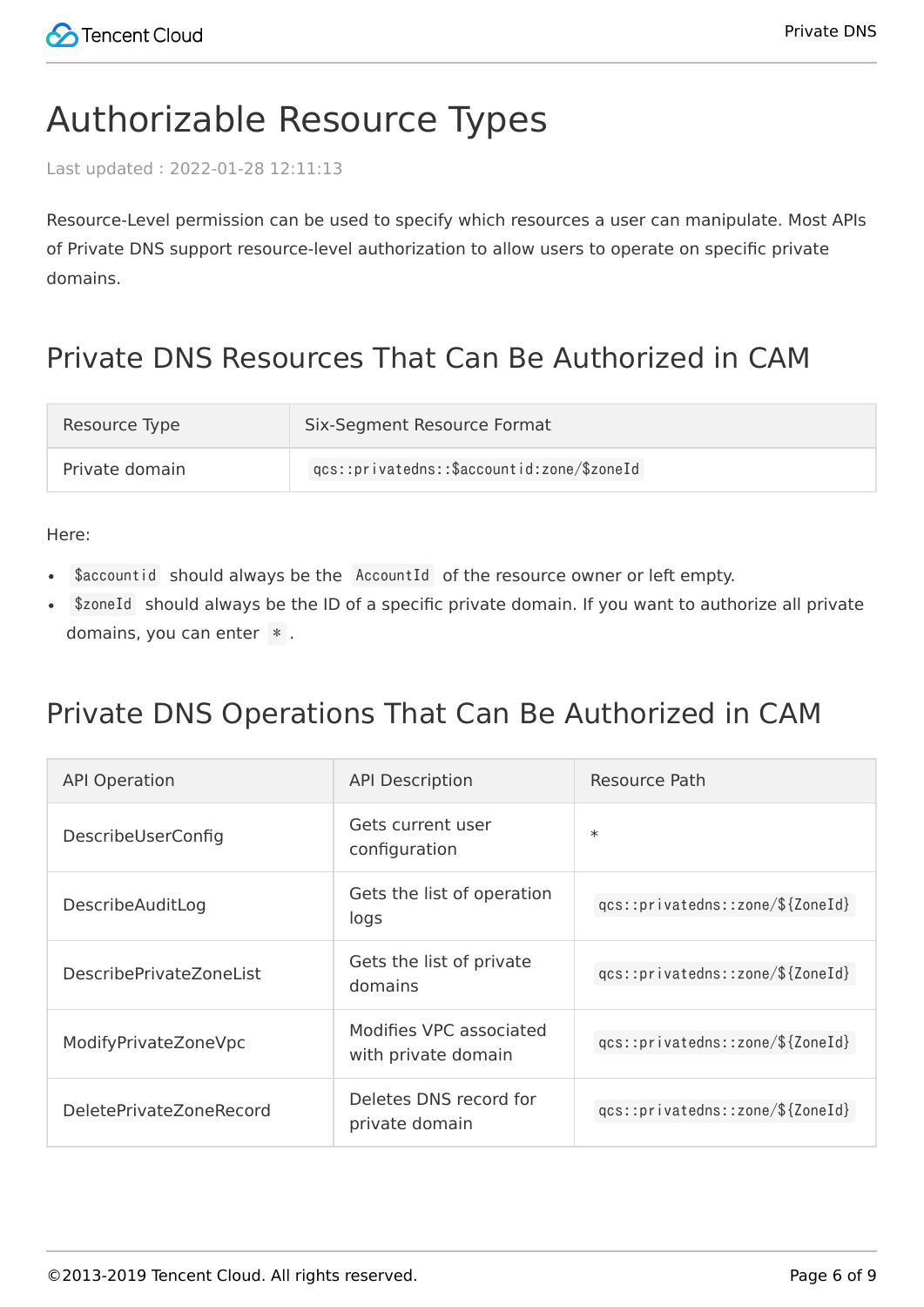| <b>API Operation</b>              | <b>API Description</b>                              | <b>Resource Path</b>             |
|-----------------------------------|-----------------------------------------------------|----------------------------------|
| ModifyPrivateZoneRecord           | Modifies DNS record for<br>private domain           | qcs::privatedns::zone/\${ZoneId} |
| <b>DeletePrivateZone</b>          | Deletes private domain                              | qcs::privatedns::zone/\${ZoneId} |
| DescribeRequestData               | Gets the DNS request<br>volume of private<br>domain | qcs::privatedns::zone/\${ZoneId} |
| DescribePrivateZone               | Gets private domain<br>information                  | qcs::privatedns::zone/\${ZoneId} |
| DescribePrivateZoneRecordList     | Gets the list of records<br>for private domain      | qcs::privatedns::zone/\${ZoneId} |
| ModifyPrivateZone                 | Modifies private domain                             | qcs::privatedns::zone/\${ZoneId} |
| CreatePrivateZoneRecord           | Adds DNS record for<br>private domain               | qcs::privatedns::zone/\${ZoneId} |
| DescribeDashboard                 | Gets the overview of<br><b>Private DNS</b>          | $\ast$                           |
| <b>DescribePrivateZoneService</b> | Queries Private DNS<br>activation status            | $\ast$                           |
| SubscribePrivateZoneService       | <b>Activates Private DNS</b>                        | $\ast$                           |
| ModifyUserConfig                  | Modifies current user<br>configuration              | $\ast$                           |
| CreatePrivateZone                 | Creates private domain                              | $\ast$                           |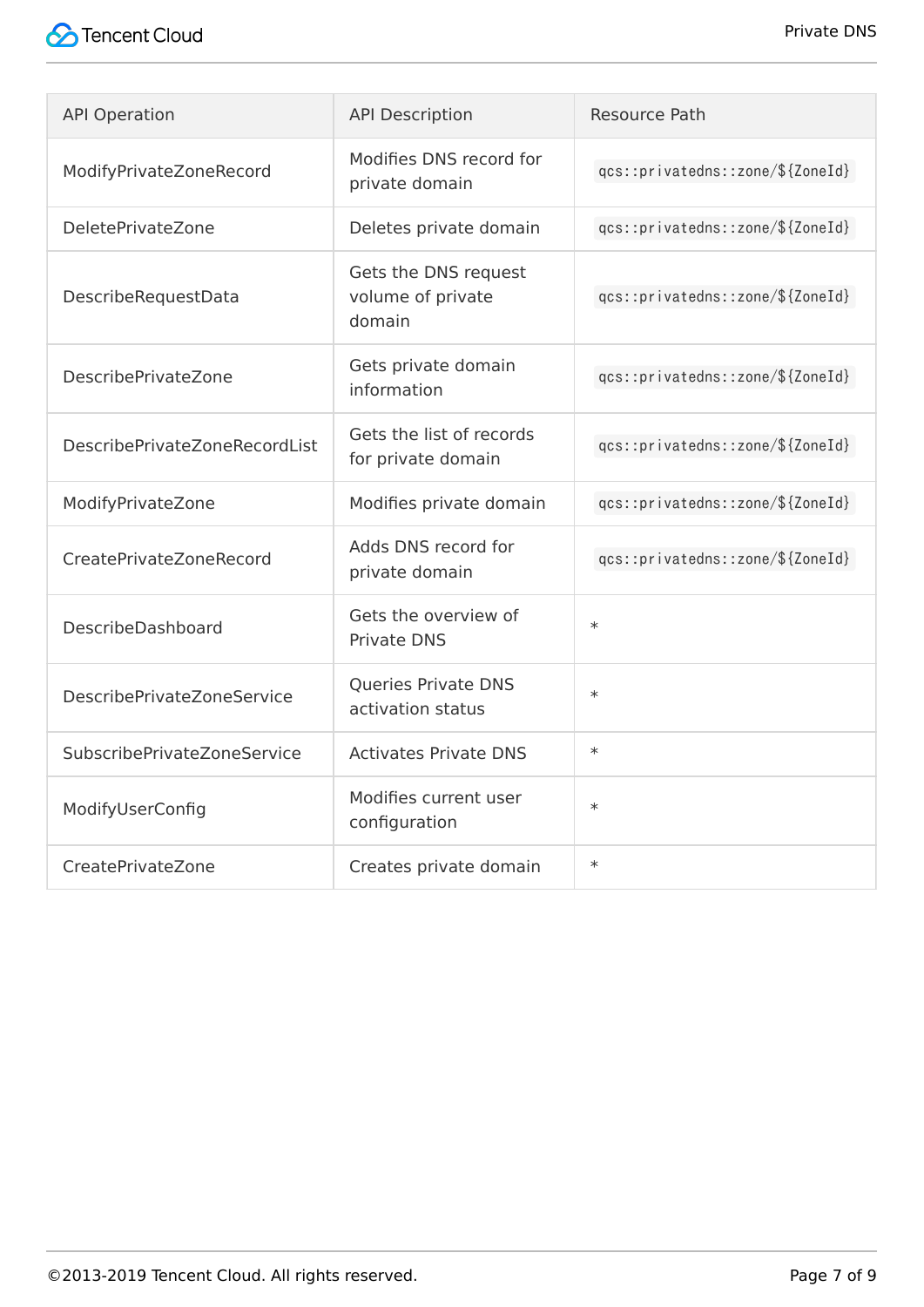# <span id="page-7-0"></span>Sample Access Control Policy

Last updated:2022-01-28 12:11:13

# Overview

Cloud Access Management (CAM) is used to manage the access permissions for the resources under Tencent Cloud accounts. With CAM, you can use the identity management and policy management features to control which Tencent Cloud resources can be accessed by which sub-accounts. This document describes how to use certain policies in the console.

### Samples

### **Full access policy in Private DNS**

To grant a user the permission to create and manage private domains in Private DNS, associate the **QcloudPrivateDNSFullAccess** policy with the user.

Associate the preset policy **QcloudPrivateDNSFullAccess** with the user as instructed in [Authorization Management.](https://intl.cloud.tencent.com/document/product/598/10602)

The policy syntax is as follows:

```
{
"version": "2.0",
"statement": [
{
"action": [
"privatedns:*"
],
"resource": "*",
"effect": "allow"
}
]
}
```
### **Read-only policy in Private DNS**

To grant a user the permission to view private domains in Private DNS but not create or delete them, associate the **QcloudPrivateDNSReadOnlyAccess** policy with the user. Associate the preset policy **QcloudCVMInnerReadOnlyAccess** with the user as instructed in